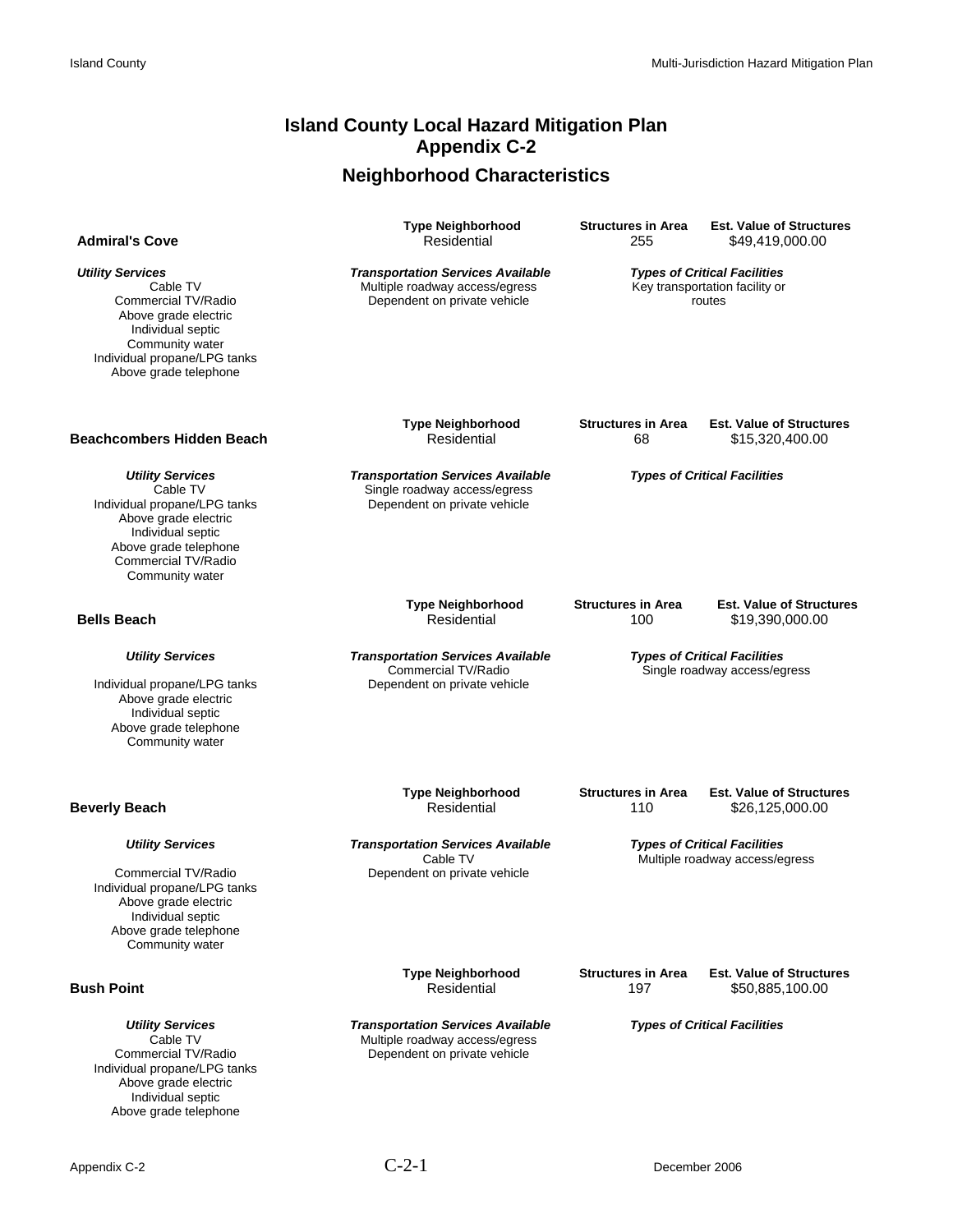| Community water                                                                                                                                                                     |                                                                                                            |                                                                       |                                                                       |
|-------------------------------------------------------------------------------------------------------------------------------------------------------------------------------------|------------------------------------------------------------------------------------------------------------|-----------------------------------------------------------------------|-----------------------------------------------------------------------|
| <b>Bush Point Terrace</b>                                                                                                                                                           | <b>Type Neighborhood</b><br>Residential                                                                    | <b>Structures in Area</b><br>82                                       | <b>Est. Value of Structures</b><br>\$23,394,600.00                    |
| <b>Utility Services</b><br>Cable TV<br>Commercial TV/Radio<br>Individual propane/LPG tanks<br>Above grade electric<br>Individual septic<br>Below grade telephone<br>Community water | <b>Transportation Services Available</b><br>Multiple roadway access/egress<br>Dependent on private vehicle |                                                                       | <b>Types of Critical Facilities</b>                                   |
| <b>Camaloch-Smith Lake</b>                                                                                                                                                          | <b>Type Neighborhood</b><br>Residential                                                                    | <b>Structures in Area</b><br>175                                      | <b>Est. Value of Structures</b><br>\$35,630,000.00                    |
| <b>Utility Services</b><br>Community water<br>Above grade telephone<br>Below grade telephone<br>Commercial TV/Radio<br>Cable TV<br>Individual propane/LPG tanks                     | <b>Transportation Services Available</b><br>Above grade electric<br>Dependent on private vehicle           |                                                                       | <b>Types of Critical Facilities</b><br>Multiple roadway access/egress |
| <b>Camano City</b>                                                                                                                                                                  | <b>Type Neighborhood</b><br>Residential                                                                    | <b>Structures in Area</b><br>216                                      | <b>Est. Value of Structures</b><br>\$43,048,800.00                    |
| <b>Utility Services</b><br><b>Emergency Services buildings</b>                                                                                                                      | <b>Transportation Services Available</b><br>Cable TV                                                       | <b>Types of Critical Facilities</b><br>Multiple roadway access/egress |                                                                       |
| Commercial TV/Radio<br>Individual propane/LPG tanks<br>Above grade electric<br>Individual septic<br>Above grade telephone<br>Community water                                        | Dependent on private vehicle                                                                               |                                                                       |                                                                       |
|                                                                                                                                                                                     | <b>Type Neighborhood</b>                                                                                   | <b>Structures in Area</b>                                             | Est. Value of                                                         |
| <b>Structures</b><br><b>Camano Vista</b>                                                                                                                                            | Residential                                                                                                | 50                                                                    |                                                                       |
| <b>Utility Services</b><br>Commercial TV/Radio<br>Community water<br>Individual septic<br>Above grade telephone<br>Above grade electric<br>Individual propane/LPG tanks             | <b>Transportation Services Available</b><br>Cable TV<br>Dependent on private vehicle                       |                                                                       | <b>Types of Critical Facilities</b><br>Single roadway access/egress   |
| Campo Hacienda                                                                                                                                                                      | <b>Type Neighborhood</b><br>Residential                                                                    | <b>Structures in Area</b><br>224                                      | <b>Est. Value of Structures</b><br>\$41,484,800.00                    |
| <b>Utility Services</b><br>Commercial TV/Radio<br>Individual propane/LPG tanks<br>Above grade electric<br>Above grade telephone<br>Community water<br>Individual septic             | <b>Transportation Services Available</b><br>Cable TV<br>Single roadway access/egress                       |                                                                       | <b>Types of Critical Facilities</b><br>Dependent on private vehicle   |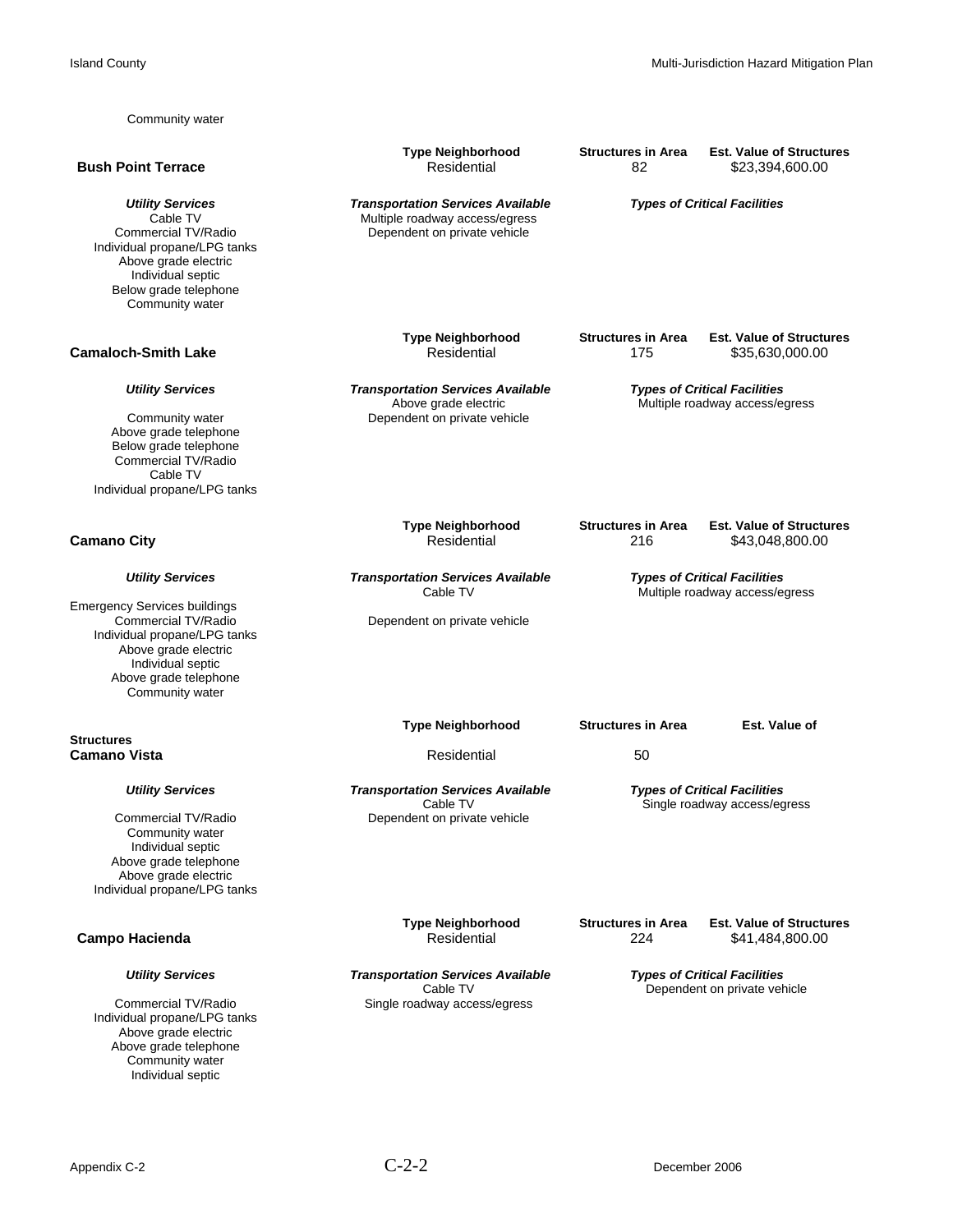| <b>Cavalaro Beach</b>                                                                                                                                                                                                                 | <b>Type Neighborhood</b>                                                                                   | <b>Structures in Area</b>                                           | <b>Est. Value of Structures</b>                                                                                        |
|---------------------------------------------------------------------------------------------------------------------------------------------------------------------------------------------------------------------------------------|------------------------------------------------------------------------------------------------------------|---------------------------------------------------------------------|------------------------------------------------------------------------------------------------------------------------|
|                                                                                                                                                                                                                                       | Residential                                                                                                | 50                                                                  | \$12,500,000.00                                                                                                        |
| <b>Utility Services</b><br>Commercial TV/Radio<br>Individual propane/LPG tanks<br>Below grade telephone<br>Above grade telephone<br>Below grade electric<br>Above grade electric<br>Community water<br>Individual septic              | Transportation Services Available<br>Cable TV<br>Dependent on private vehicle                              |                                                                     | <b>Types of Critical Facilities</b><br>Multiple roadway access/egress                                                  |
| <b>Clinton</b>                                                                                                                                                                                                                        | <b>Type Neighborhood</b>                                                                                   | <b>Structures in Area</b>                                           | <b>Est. Value of Structures</b>                                                                                        |
|                                                                                                                                                                                                                                       | <b>Mixed Use</b>                                                                                           | 246                                                                 | \$60,270,000.00                                                                                                        |
| <b>Utility Services</b><br>Cable TV<br>Commercial TV/Radio<br>Individual propane/LPG tanks<br>Below grade electric<br>Above grade electric<br>Individual septic<br>Below grade telephone<br>Above grade telephone<br>Community water  | <b>Transportation Services Available</b><br>Multiple roadway access/egress<br>Dependent on private vehicle |                                                                     | <b>Types of Critical Facilities</b><br>Key transportation facility or<br>routes<br><b>Emergency Services buildings</b> |
| <b>Cornet Bay Heights</b>                                                                                                                                                                                                             | <b>Type Neighborhood</b>                                                                                   | <b>Structures in Area</b>                                           | <b>Est. Value of Structures</b>                                                                                        |
|                                                                                                                                                                                                                                       | Residential                                                                                                | 251                                                                 | \$46,485,200.00                                                                                                        |
| <b>Utility Services</b><br>Commercial TV/Radio<br>Individual propane/LPG tanks<br>Above grade electric<br>Individual septic<br>Above grade telephone<br>Community water                                                               | <b>Transportation Services Available</b><br>Cable TV<br>Dependent on private vehicle                       | <b>Types of Critical Facilities</b><br>Single roadway access/egress |                                                                                                                        |
| <b>Country Club Beach</b>                                                                                                                                                                                                             | <b>Type Neighborhood</b>                                                                                   | <b>Structures in Area</b>                                           | <b>Est. Value of Structures</b>                                                                                        |
|                                                                                                                                                                                                                                       | Residential                                                                                                | 460                                                                 | \$74,842,000.00                                                                                                        |
| <b>Utility Services</b><br><b>Emergency Services buildings</b><br>Commercial TV/Radio<br>Individual propane/LPG tanks<br>Above grade electric<br>Community sewer<br>Below grade telephone<br>Above grade telephone<br>Community water | <b>Transportation Services Available</b><br>Cable TV<br>Dependent on private vehicle                       |                                                                     | <b>Types of Critical Facilities</b><br>Multiple roadway access/egress                                                  |
| <b>Country Place Motor Park</b>                                                                                                                                                                                                       | <b>Type Neighborhood</b>                                                                                   | <b>Structures in Area</b>                                           | <b>Est. Value of Structures</b>                                                                                        |
|                                                                                                                                                                                                                                       | Residential                                                                                                | 58                                                                  | \$10,875,000.00                                                                                                        |
| <b>Utility Services</b><br>Cable TV<br>Commercial TV/Radio<br>Individual propane/LPG tanks<br>Below grade electric<br>Below grade telephone<br>Community water                                                                        | <b>Transportation Services Available</b><br>Multiple roadway access/egress<br>Dependent on private vehicle |                                                                     | <b>Types of Critical Facilities</b>                                                                                    |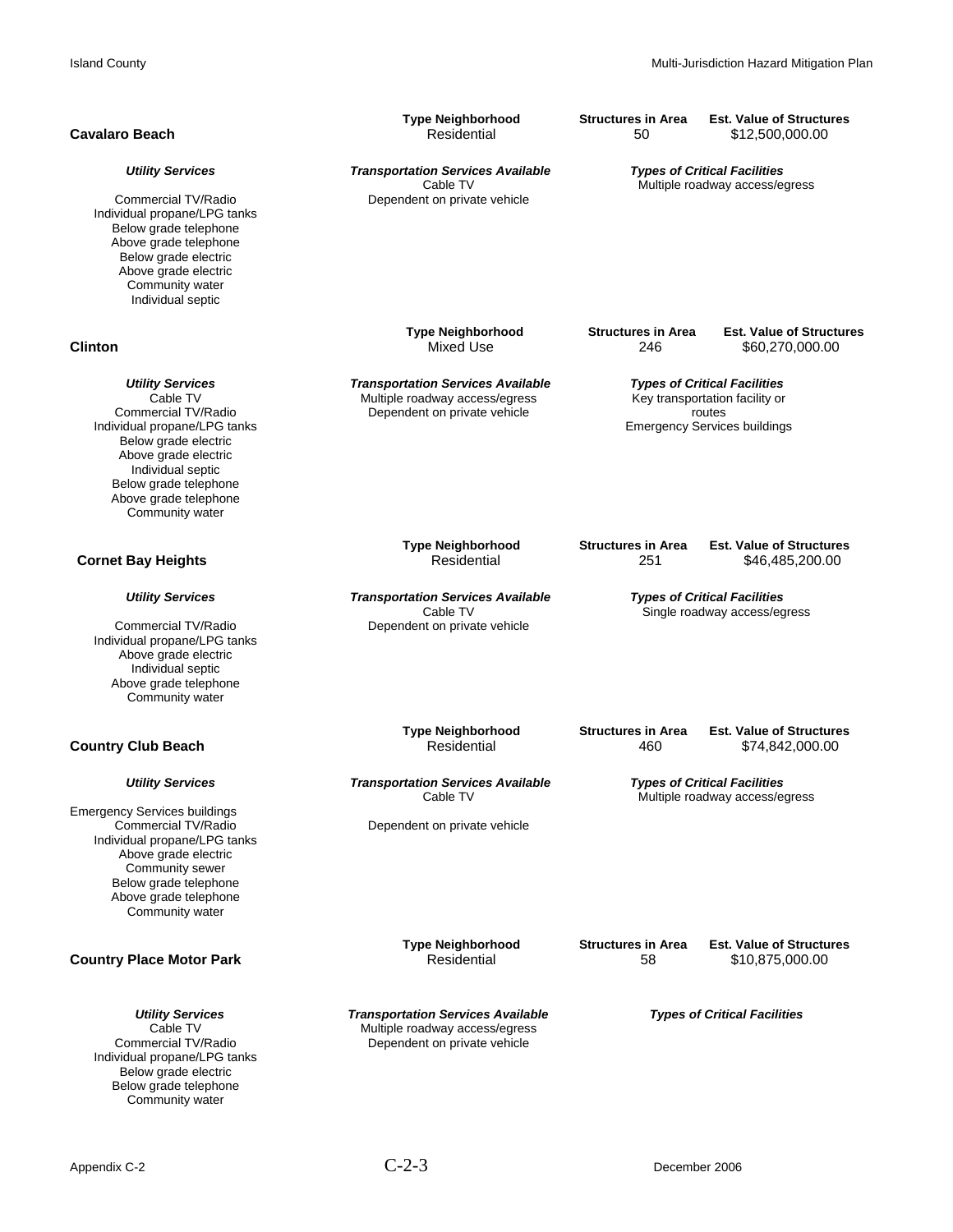Individual septic

Island County **Island County** Multi-Jurisdiction Hazard Mitigation Plan

 **Type Neighborhood Structures in Area Est. Value of Structures Crescent Harbor Navy Housing The Crescent Harbor Navy Housing Crescent Arbor Navy Housing Residential Arbor 2000.00** *Utility Services Transportation Services Available Types of Critical Facilities* Commercial TV/Radio **Commercial TV/Radio** Multiple roadway access/egress Schools<br>
Natural gas pipeline **Schools** Dependent on private vehicle Community utility facilities Dependent on private vehicle Above grade electric Community sewer Above grade telephone Community water **Type Neighborhood Structures in Area Est. Value of Structures**<br>Residential 76 \$10,640,000.00 **Crockett Lake Estates Residential 76** *Crockett Lake Estates* **Utility Services <b>Transportation Services Available Types of Critical Facilities Cable TV** *Types of Critical Facilities Cable TV Multiple roadway access/egress* Cable TV<br>Cable TV Multiple roadway access/egress<br>Dependent on private vehicle Dependent on private vehicle Individual propane/LPG tanks Above grade electric Individual septic Above grade telephone Community water **Type Neighborhood Structures in Area Est. Value of Structures**<br>Residential 23 \$2.695.600.00 **Deception View Park Residential 23** \$2,695,600.00  *Utility Services Transportation Services Available Types of Critical Facilities* Community water Single roadway access/egress<br>
Dependent on private vehicle<br>
Dependent on private vehicle Dependent on private vehicle Cable TV Commercial TV/Radio Individual propane/LPG tanks Below grade electric Below grade telephone **Type Neighborhood Structures in Area Est. Value of Structures**<br>**Residential Structures** 24 54.634.400.00 **Deer Lake** 84,634,400.00  *Utility Services Transportation Services Available Types of Critical Facilities* Cable TV Cable TV Multiple roadway access/egress<br>Commercial TV/Radio Commercial TV/Radio Dependent on private vehicle Individual propane/LPG tanks Above grade electric Individual septic Below grade telephone Community water **Type Neighborhood Structures in Area Est. Value of Structures**<br>Residential 161 \$22,540,000.00 **Dugualla Bay Heights** *Utility Services* Transportation Services Available **Types of Critical Facilities**<br>Cable TV *Cable TV* **Single roadway access/eg** Cable TV<br>Commercial TV/Radio Commercial TV/Radio Commercial TV/Radio Commercial TV/Radio Dependent on private vehicle Individual propane/LPG tanks Above grade electric Individual septic Above grade telephone Community water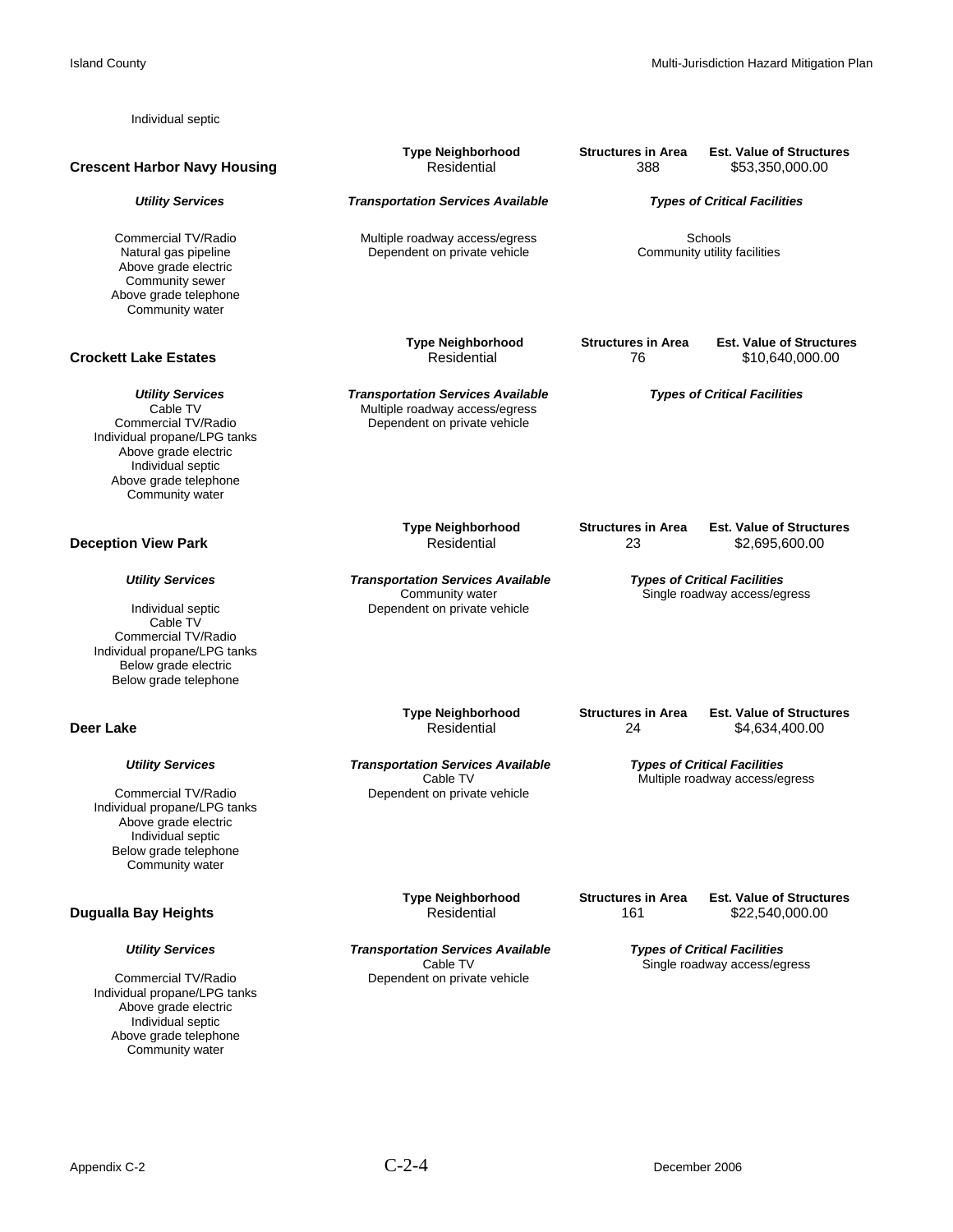| <b>Elger Bay</b>                                                                                                                                                                    | <b>Type Neighborhood</b><br>Residential                                                                    | <b>Structures in Area</b><br>65                                       | <b>Est. Value of Structures</b><br>\$14,859,000.00                    |
|-------------------------------------------------------------------------------------------------------------------------------------------------------------------------------------|------------------------------------------------------------------------------------------------------------|-----------------------------------------------------------------------|-----------------------------------------------------------------------|
| <b>Utility Services</b>                                                                                                                                                             | <b>Transportation Services Available</b><br>Below grade electric                                           | <b>Types of Critical Facilities</b><br>Multiple roadway access/egress |                                                                       |
| Schools<br>Individual septic<br>Individual propane/LPG tanks<br>Below grade telephone<br>Community water<br>Cable TV<br>Commercial TV/Radio                                         | Dependent on private vehicle                                                                               |                                                                       |                                                                       |
| <b>Even Down</b>                                                                                                                                                                    | <b>Type Neighborhood</b><br>Residential                                                                    | <b>Structures in Area</b><br>243                                      | <b>Est. Value of Structures</b><br>\$41,601,600.00                    |
| <b>Utility Services</b>                                                                                                                                                             | <b>Transportation Services Available</b>                                                                   |                                                                       | <b>Types of Critical Facilities</b>                                   |
| Below grade electric<br>Cable TV<br>Commercial TV/Radio<br>Individual propane/LPG tanks<br>Individual septic<br>Community water<br>Below grade telephone                            | Single roadway access/egress<br>Dependent on private vehicle                                               |                                                                       |                                                                       |
| <b>Fircrest Estates</b>                                                                                                                                                             | <b>Type Neighborhood</b><br>Residential                                                                    | <b>Structures in Area</b><br>98                                       | <b>Est. Value of Structures</b><br>\$16,297,400.00                    |
| <b>Utility Services</b><br>Commercial TV/Radio<br>Individual propane/LPG tanks<br>Below grade electric<br>Individual septic<br>Below grade telephone<br>Community water             | <b>Transportation Services Available</b><br>Cable TV<br>Dependent on private vehicle                       |                                                                       | <b>Types of Critical Facilities</b><br>Multiple roadway access/egress |
| <b>Freeland</b>                                                                                                                                                                     | <b>Type Neighborhood</b><br>Mixed Use                                                                      | <b>Structures in Area</b><br>330                                      | <b>Est. Value of Structures</b><br>\$72,600,000.00                    |
| <b>Utility Services</b>                                                                                                                                                             | <b>Transportation Services Available</b><br>Cable TV                                                       |                                                                       | <b>Types of Critical Facilities</b><br>Multiple roadway access/egress |
| Government offices<br>Commercial TV/Radio<br>Individual propane/LPG tanks<br>Above grade electric<br>Individual septic<br>Above grade telephone<br>Community water                  | Dependent on private vehicle                                                                               |                                                                       | Community utility facilities<br><b>Emergency Services buildings</b>   |
| <b>Goss Lake Park</b>                                                                                                                                                               | <b>Type Neighborhood</b><br>Residential                                                                    | <b>Structures in Area</b><br>50                                       | <b>Est. Value of Structures</b><br>\$7,500,000.00                     |
| <b>Utility Services</b><br>Cable TV<br>Commercial TV/Radio<br>Individual propane/LPG tanks<br>Above grade electric<br>Individual septic<br>Below grade telephone<br>Community water | <b>Transportation Services Available</b><br>Multiple roadway access/egress<br>Dependent on private vehicle |                                                                       | <b>Types of Critical Facilities</b>                                   |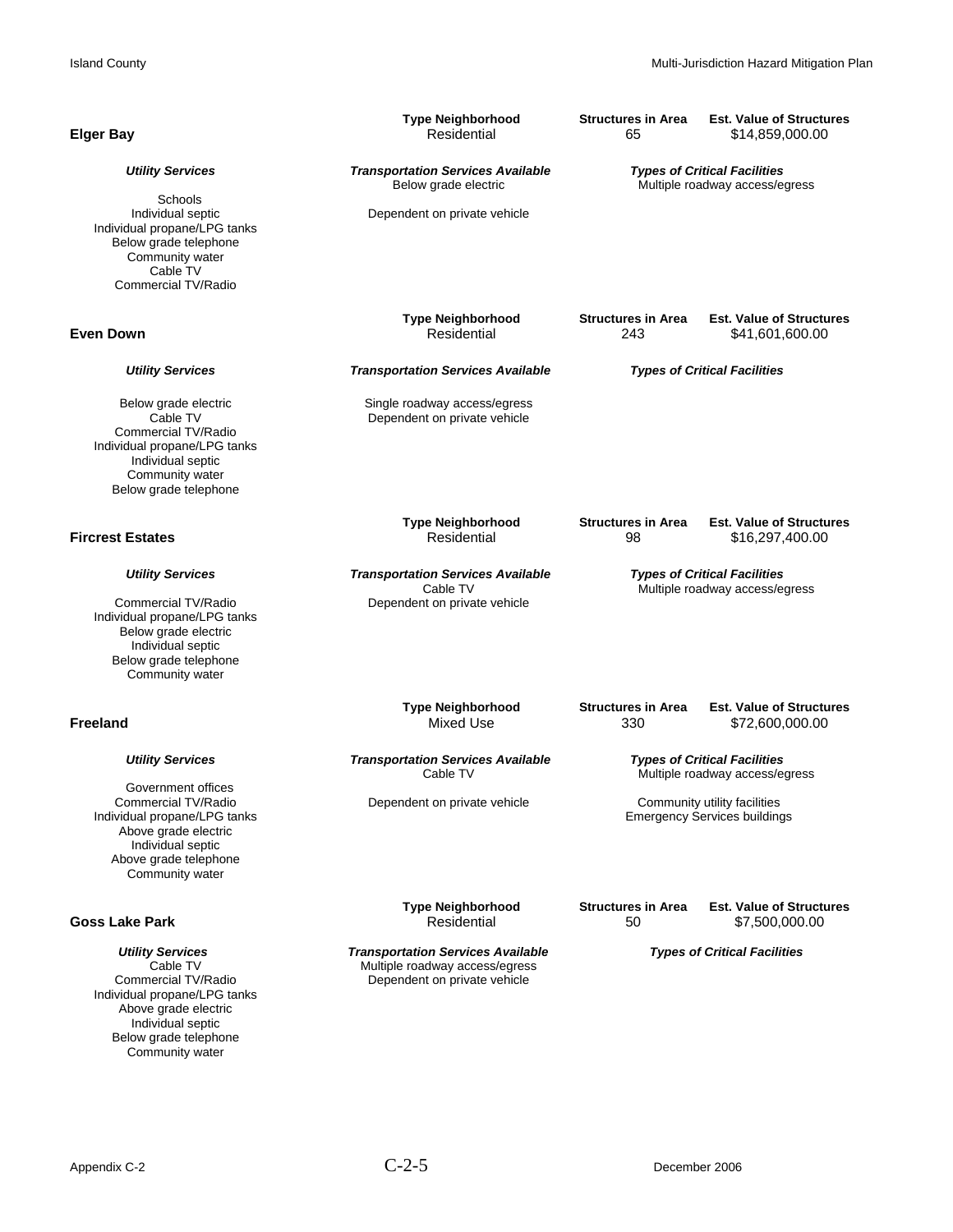| <b>Type Neighborhood</b>                                                                                                                                                            | <b>Structures in Area</b>                                                                                  | <b>Est. Value of Structures</b>                                                                            | \$2,409,400.00                  |
|-------------------------------------------------------------------------------------------------------------------------------------------------------------------------------------|------------------------------------------------------------------------------------------------------------|------------------------------------------------------------------------------------------------------------|---------------------------------|
| Greenbank Estates                                                                                                                                                                   | Residential                                                                                                | 14                                                                                                         |                                 |
| <b>Utility Services</b><br>Cable TV<br>Commercial TV/Radio<br>Individual propane/LPG tanks<br>Below grade electric<br>Individual septic<br>Community water<br>Below grade telephone | <b>Transportation Services Available</b><br>Multiple roadway access/egress<br>Dependent on private vehicle | <b>Types of Critical Facilities</b><br>Community utility facilities<br><b>Emergency Services buildings</b> |                                 |
| Harrington Lagoon                                                                                                                                                                   | <b>Type Neighborhood</b>                                                                                   | <b>Structures in Area</b>                                                                                  | <b>Est. Value of Structures</b> |
|                                                                                                                                                                                     | Residential                                                                                                | 79                                                                                                         | \$15,310,200.00                 |
| <b>Utility Services</b><br>Commercial TV/Radio<br>Individual propane/LPG tanks<br>Above grade electric<br>Individual septic<br>Above grade telephone<br>Community water             | <b>Transportation Services Available</b><br>Cable TV<br>Dependent on private vehicle                       | <b>Types of Critical Facilities</b>                                                                        | Multiple roadway access/egress  |
| Holmes Harbor Estates                                                                                                                                                               | <b>Type Neighborhood</b>                                                                                   | <b>Structures in Area</b>                                                                                  | <b>Est. Value of Structures</b> |
|                                                                                                                                                                                     | Residential                                                                                                | 14                                                                                                         | \$2,409,400.00                  |
| <b>Utility Services</b><br>Commercial TV/Radio<br>Individual propane/LPG tanks<br>Above grade electric<br>Individual septic<br>Above grade telephone<br>Community water             | <b>Transportation Services Available</b><br>Cable TV<br>Dependent on private vehicle                       | <b>Types of Critical Facilities</b><br>Single roadway access/egress                                        |                                 |
| <b>Holmes Harbor Golf and Yacht Club</b>                                                                                                                                            | <b>Type Neighborhood</b>                                                                                   | <b>Structures in Area</b>                                                                                  | <b>Est. Value of Structures</b> |
|                                                                                                                                                                                     | Residential                                                                                                | 234                                                                                                        | \$52,720,200.00                 |
| <b>Utility Services</b><br>Cable TV<br>Commercial TV/Radio<br>Individual propane/LPG tanks<br>Below grade electric<br>Community sewer<br>Below grade telephone<br>Community water   | <b>Transportation Services Available</b><br>Multiple roadway access/egress<br>Dependent on private vehicle | <b>Types of Critical Facilities</b><br>Community utility facilities                                        |                                 |
| Honeymoon Vista Bay                                                                                                                                                                 | <b>Type Neighborhood</b>                                                                                   | <b>Structures in Area</b>                                                                                  | <b>Est. Value of Structures</b> |
|                                                                                                                                                                                     | Residential                                                                                                | 60                                                                                                         | \$10,326,000.00                 |
| <b>Utility Services</b><br>Commercial TV/Radio<br>Individual propane/LPG tanks<br>Above grade electric<br>Individual septic<br>Above grade telephone<br>Community water             | <b>Transportation Services Available</b><br>Cable TV<br>Dependent on private vehicle                       | <b>Types of Critical Facilities</b>                                                                        | Multiple roadway access/egress  |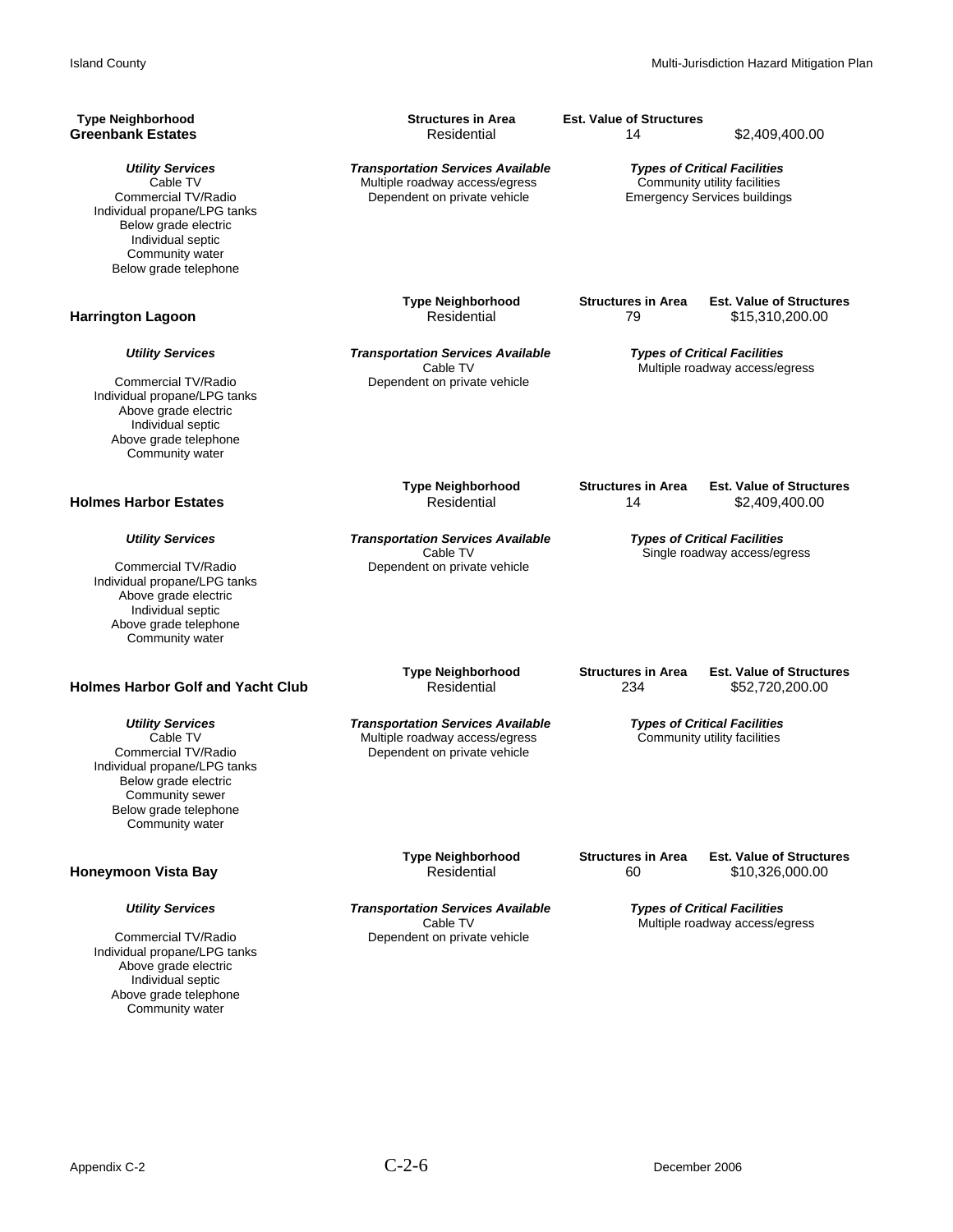| <b>Indian Beach</b>                                                                                                                          | <b>Type Neighborhood</b><br>Residential                          | <b>Structures in Area</b><br>105                                      | <b>Est. Value of Structures</b><br>\$15,865,500.00                    |
|----------------------------------------------------------------------------------------------------------------------------------------------|------------------------------------------------------------------|-----------------------------------------------------------------------|-----------------------------------------------------------------------|
| <b>Utility Services</b>                                                                                                                      | <b>Transportation Services Available</b><br>Cable TV             | <b>Types of Critical Facilities</b><br>Multiple roadway access/egress |                                                                       |
| Individual propane/LPG tanks<br>Above grade electric<br>Individual septic<br>Above grade telephone<br>Community water<br>Commercial TV/Radio | Dependent on private vehicle                                     |                                                                       |                                                                       |
| <b>Juniper Beach</b>                                                                                                                         | <b>Type Neighborhood</b><br>Residential                          | <b>Structures in Area</b><br>175                                      | <b>Est. Value of Structures</b><br>\$35,630,000.00                    |
| <b>Utility Services</b>                                                                                                                      | <b>Transportation Services Available</b><br>Cable TV             | <b>Types of Critical Facilities</b><br>Single roadway access/egress   |                                                                       |
| Commercial TV/Radio<br>Individual propane/LPG tanks<br>Above grade electric<br>Above grade telephone<br>Individual septic<br>Community water | Dependent on private vehicle                                     |                                                                       |                                                                       |
| <b>Lagoon Point</b>                                                                                                                          | <b>Type Neighborhood</b><br>Residential                          | <b>Structures in Area</b><br>331                                      | <b>Est. Value of Structures</b><br>\$49,650,000.00                    |
| <b>Utility Services</b>                                                                                                                      | <b>Transportation Services Available</b><br>Above grade electric | <b>Types of Critical Facilities</b><br>Dependent on private vehicle   |                                                                       |
| Cable TV<br>Commercial TV/Radio<br>Individual septic<br>Community water<br>Above grade telephone                                             | Single roadway access/egress                                     |                                                                       |                                                                       |
| <b>Lancaster Terrace</b>                                                                                                                     | <b>Type Neighborhood</b><br>Residential                          | <b>Structures in Area</b><br>141                                      | <b>Est. Value of Structures</b><br>\$31,302,000.00                    |
| <b>Utility Services</b>                                                                                                                      | <b>Transportation Services Available</b><br>Cable TV             |                                                                       | <b>Types of Critical Facilities</b><br>Multiple roadway access/egress |
| Commercial TV/Radio<br>Individual propane/LPG tanks<br>Above grade electric<br>Individual septic<br>Below grade telephone<br>Community water | Dependent on private vehicle                                     |                                                                       |                                                                       |
| <b>Ledgewood Beach</b>                                                                                                                       | <b>Type Neighborhood</b><br>Residential                          | <b>Structures in Area</b><br>63                                       | <b>Est. Value of Structures</b><br>\$14,193,900.00                    |
| <b>Utility Services</b>                                                                                                                      | <b>Transportation Services Available</b><br>Cable TV             | <b>Types of Critical Facilities</b><br>Single roadway access/egress   |                                                                       |
| Individual propane/LPG tanks<br>Above grade electric<br>Individual septic<br>Community water<br>Above grade telephone<br>Commercial TV/Radio | Dependent on private vehicle                                     |                                                                       |                                                                       |
|                                                                                                                                              |                                                                  |                                                                       |                                                                       |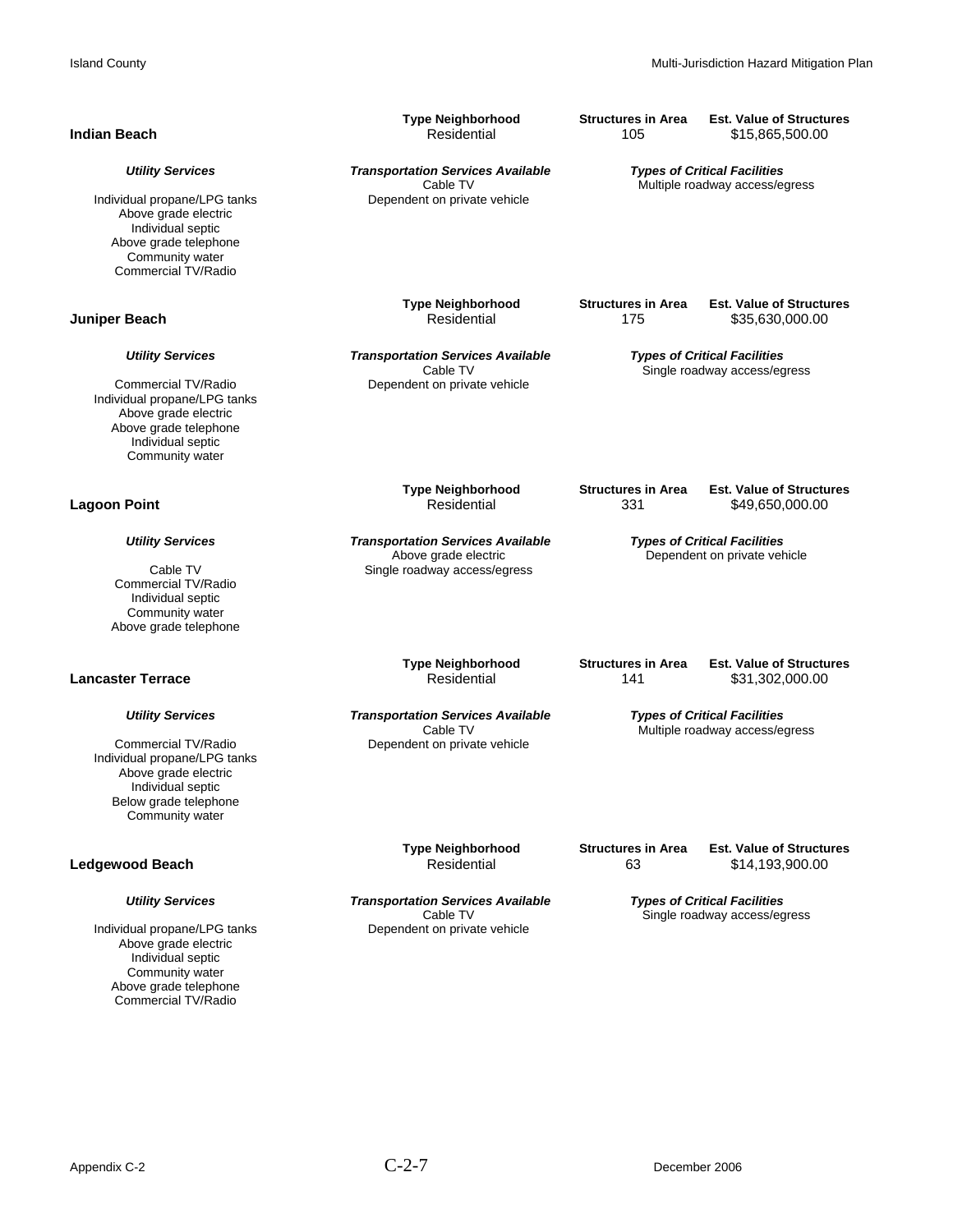| Lone Lake Shores and Lakewood Terrace                                                                                                                              | <b>Type Neighborhood</b><br>Residential                                                          | <b>Structures in Area</b><br>42                                       | <b>Est. Value of Structures</b><br>\$8,274,000.00                     |
|--------------------------------------------------------------------------------------------------------------------------------------------------------------------|--------------------------------------------------------------------------------------------------|-----------------------------------------------------------------------|-----------------------------------------------------------------------|
| Long Beach                                                                                                                                                         | <b>Type Neighborhood</b><br>Residential                                                          | <b>Structures in Area</b><br>119                                      | <b>Est. Value of Structures</b><br>\$24,228,400.00                    |
| <b>Utility Services</b>                                                                                                                                            | <b>Transportation Services Available</b><br>Cable TV                                             | <b>Types of Critical Facilities</b><br>Single roadway access/egress   |                                                                       |
| Commercial TV/Radio<br>Community water<br>Above grade electric<br>Individual septic<br>Above grade telephone<br>Individual propane/LPG tanks                       | Dependent on private vehicle                                                                     |                                                                       |                                                                       |
| <b>Long Point Manor</b>                                                                                                                                            | <b>Type Neighborhood</b><br>Residential                                                          | <b>Structures in Area</b><br>220                                      | <b>Est. Value of Structures</b><br>\$42,636,000.00                    |
| <b>Utility Services</b>                                                                                                                                            | <b>Transportation Services Available</b><br>Cable TV                                             |                                                                       | <b>Types of Critical Facilities</b><br>Multiple roadway access/egress |
| Commercial TV/Radio<br>Individual propane/LPG tanks<br>Above grade electric<br>Individual septic<br>Above grade telephone<br>Community water                       | Dependent on private vehicle                                                                     |                                                                       |                                                                       |
| <b>Lost Lake</b>                                                                                                                                                   | <b>Type Neighborhood</b><br>Residential                                                          | <b>Structures in Area</b><br>363                                      | <b>Est. Value of Structures</b><br>\$54,849,300.00                    |
| <b>Utility Services</b><br>Cable TV<br>Community water<br>Individual septic<br>Above grade telephone<br>Individual propane/LPG tanks<br>Above grade electric       | <b>Transportation Services Available</b><br>Commercial TV/Radio<br>Dependent on private vehicle  | <b>Types of Critical Facilities</b><br>Multiple roadway access/egress |                                                                       |
| <b>Madrona Beach</b>                                                                                                                                               | <b>Type Neighborhood</b><br>Residential                                                          | <b>Structures in Area</b><br>420                                      | <b>Est. Value of Structures</b><br>\$91,980,000.00                    |
| <b>Utility Services</b><br><b>Emergency Services buildings</b><br>Community water<br>Individual septic<br>Above grade telephone<br>Commercial TV/Radio<br>Cable TV | <b>Transportation Services Available</b><br>Above grade electric<br>Dependent on private vehicle |                                                                       | <b>Types of Critical Facilities</b><br>Multiple roadway access/egress |
| Individual propane/LPG tanks<br>Below grade telephone                                                                                                              |                                                                                                  |                                                                       |                                                                       |
| <b>Mariners Cove</b>                                                                                                                                               | <b>Type Neighborhood</b><br>Residential                                                          | <b>Structures in Area</b><br>146                                      | <b>Est. Value of Structures</b><br>\$27,375,000.00                    |
| <b>Utility Services</b><br>Commercial TV/Radio<br>Natural gas pipeline<br>Below grade electric<br>Individual septic<br>Below grade telephone<br>Community water    | <b>Transportation Services Available</b><br>Cable TV<br>Dependent on private vehicle             |                                                                       | <b>Types of Critical Facilities</b><br>Multiple roadway access/egress |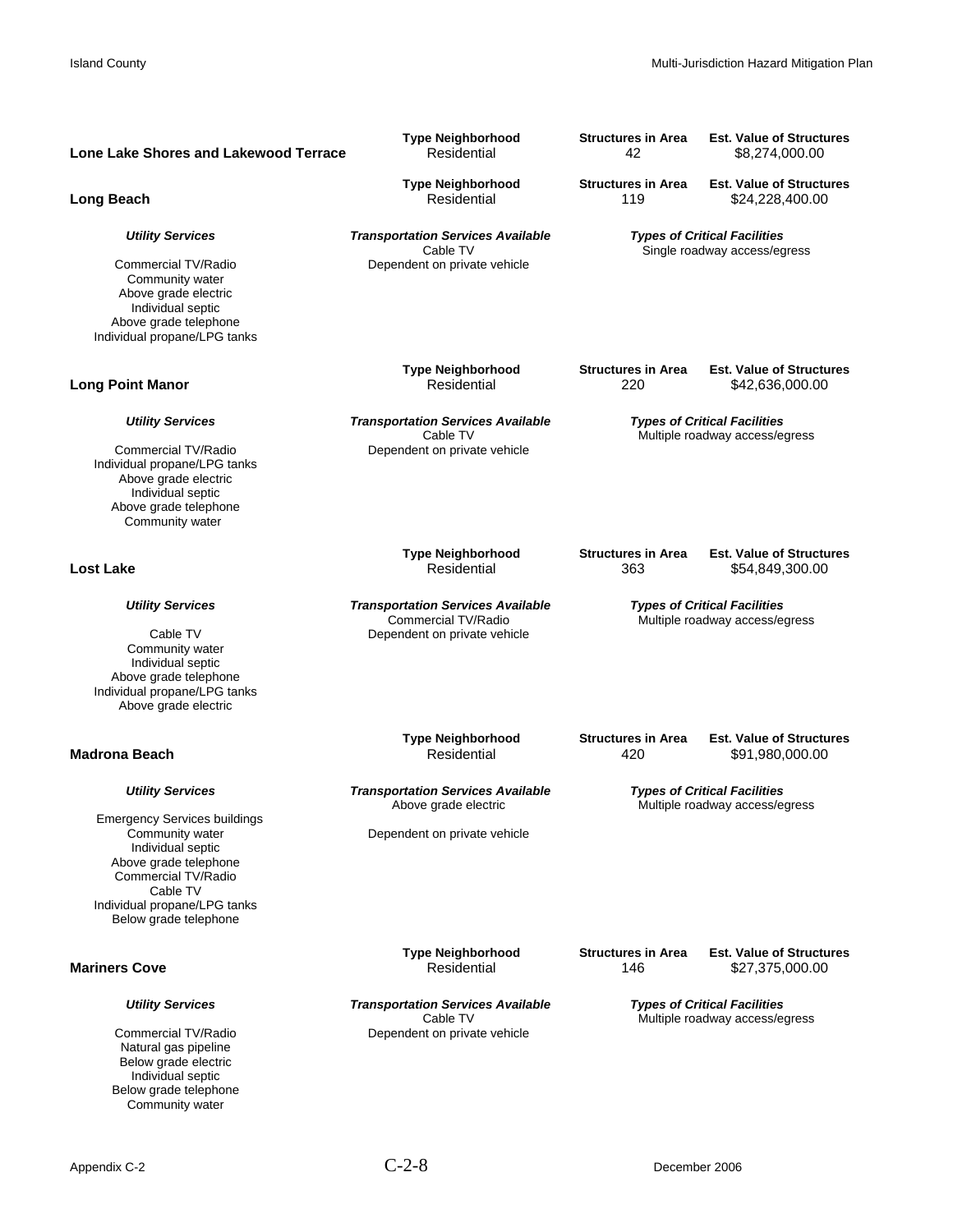| <b>Mutiny Sands</b>                                                                                                                                                                          | <b>Type Neighborhood</b><br>Residential                                                         | <b>Structures in Area</b><br>184                                      | <b>Est. Value of Structures</b><br>\$43,111,200.00                    |
|----------------------------------------------------------------------------------------------------------------------------------------------------------------------------------------------|-------------------------------------------------------------------------------------------------|-----------------------------------------------------------------------|-----------------------------------------------------------------------|
| <b>Utility Services</b><br>Commercial TV/Radio<br>Individual propane/LPG tanks<br>Above grade electric<br>Individual septic<br>Above grade telephone<br>Community water                      | <b>Transportation Services Available</b><br>Cable TV<br>Dependent on private vehicle            |                                                                       | <b>Types of Critical Facilities</b><br>Single roadway access/egress   |
| <b>Northgate Terrace</b>                                                                                                                                                                     | <b>Type Neighborhood</b><br>Residential                                                         | <b>Structures in Area</b><br>259                                      | <b>Est. Value of Structures</b><br>\$30,354,800.00                    |
| <b>Utility Services</b><br>Commercial TV/Radio<br>Individual propane/LPG tanks<br>Above grade electric<br>Individual septic<br>Above grade telephone<br>Community water                      | <b>Transportation Services Available</b><br>Cable TV<br>Dependent on private vehicle            | Multiple roadway access/egress                                        | <b>Types of Critical Facilities</b>                                   |
| <b>Patton's Hide-Away</b>                                                                                                                                                                    | <b>Type Neighborhood</b><br>Residential                                                         | <b>Structures in Area</b><br>73                                       | <b>Est. Value of Structures</b><br>\$12,950,200.00                    |
| <b>Utility Services</b><br>Commercial TV/Radio<br>Individual propane/LPG tanks<br>Above grade electric<br>Individual septic<br>Above grade telephone<br>Community water                      | <b>Transportation Services Available</b><br>Cable TV<br>Dependent on private vehicle            | <b>Types of Critical Facilities</b><br>Multiple roadway access/egress |                                                                       |
|                                                                                                                                                                                              | <b>Type Neighborhood</b>                                                                        | <b>Structures in Area</b>                                             | <b>Est. Value of Structures</b>                                       |
| <b>Patton's Retreat</b>                                                                                                                                                                      | Residential                                                                                     | 73                                                                    |                                                                       |
|                                                                                                                                                                                              | <b>Type Neighborhood</b>                                                                        | <b>Structures in Area</b>                                             | <b>Est. Value of Structures</b>                                       |
| <b>Penn Cove Park</b>                                                                                                                                                                        | Residential                                                                                     | 116                                                                   | \$19,372,000.00                                                       |
| <b>Utility Services</b><br>Community utility facilities<br>Individual propane/LPG tanks<br>Below grade electric<br>Above grade telephone<br>Community water<br>Individual septic<br>Cable TV | <b>Transportation Services Available</b><br>Commercial TV/Radio<br>Dependent on private vehicle |                                                                       | <b>Types of Critical Facilities</b><br>Multiple roadway access/egress |
| <b>Poinell Shores</b>                                                                                                                                                                        | <b>Type Neighborhood</b><br>Residential                                                         | <b>Structures in Area</b><br>74                                       | <b>Est. Value of Structures</b><br>\$13,875,000.00                    |
| <b>Utility Services</b><br><b>Emergency Services buildings</b><br>Commercial TV/Radio<br>Natural gas pipeline<br>Below grade electric<br>Individual septic                                   | <b>Transportation Services Available</b><br>Cable TV<br>Dependent on private vehicle            |                                                                       | <b>Types of Critical Facilities</b><br>Multiple roadway access/egress |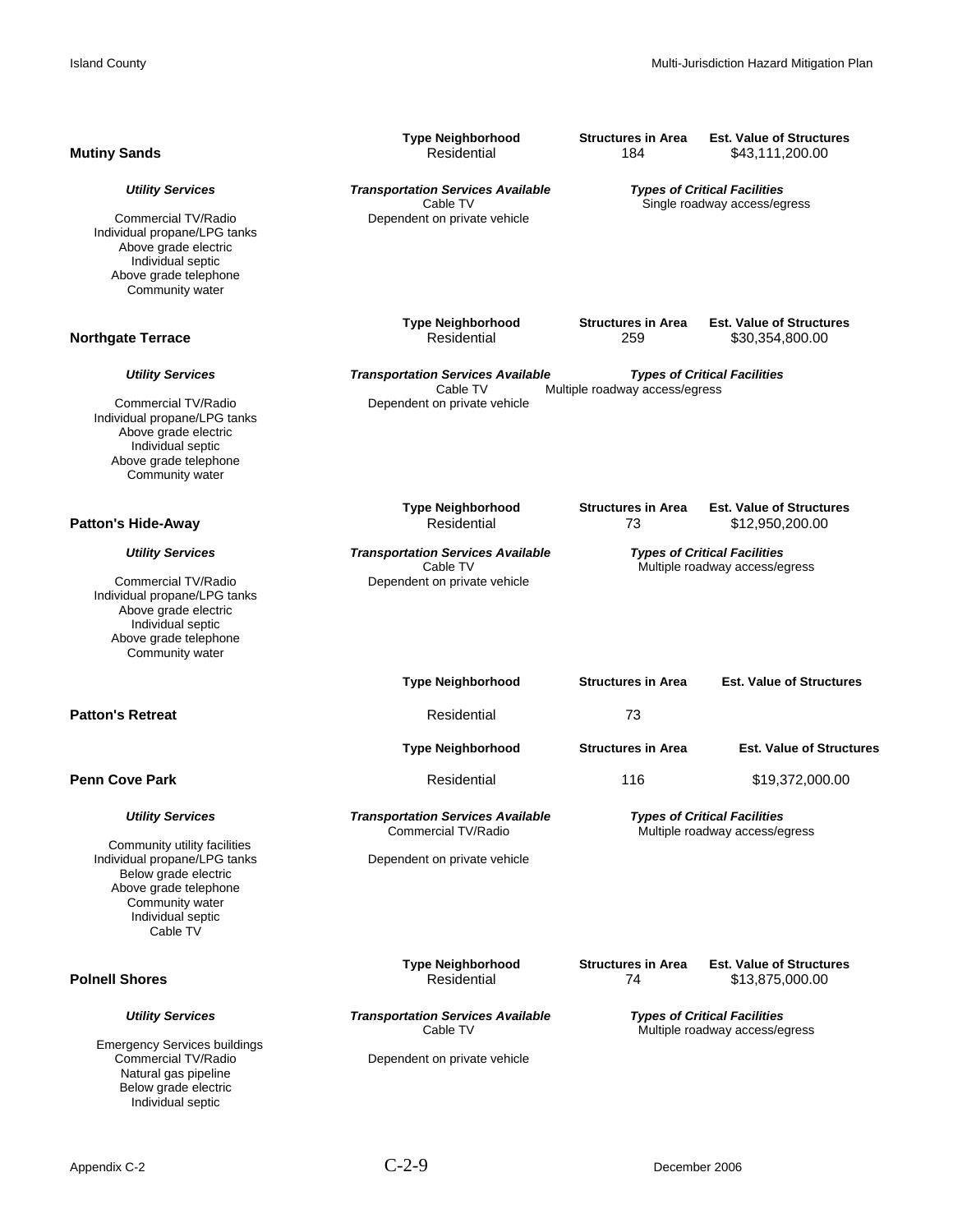Below grade telephone Community water

### **Possession Beach**

Individual propane/LPG tanks Above grade electric Individual septic Below grade telephone Community water

### **Rocky Point-Camp Grande**

Community water Individual septic Below grade telephone Above grade telephone Cable TV Commercial TV/Radio

Individual propane/LPG tanks Above grade electric Community sewer Above grade telephone Community water

Individual propane/LPG tanks Above grade electric Individual septic Below grade telephone Community water

### **Sandy Hook Terrace and Possession Shores** Residential 286 286 \$52,566,800.00

Individual propane/LPG tanks Above grade electric Individual septic Below grade telephone Community water

**Type Neighborhood Structures in Area Est. Value of Structures**<br>Residential 20 \$5.000.000.00

*Utility Services*<br>
Cable TV *Transportation Services Available Types of Critical Facilities*<br>
Single roadway access/egress Cable TV<br>Cable TV Single roadway access/egress<br>Dependent on private vehicle<br>Commercial TV/Radio Dependent on private vehicle

**Type Neighborhood Structures in Area Est. Value of Structures**<br>Residential 249 \$63.768.900.00

Dependent on private vehicle

 *Utility Services Transportation Services Available Types of Critical Facilities*

Above grade electric and a metal of the Multiple roadway access/egress<br>
Below grade electric contract of Dependent on private vehicle

Type Neighborhood Structures in Area Est. Value of Structures<br>Residential 273 273 541,523,300.00  $$41,523,300.00$ 

 *Utility Services Transportation Services Available Types of Critical Facilities* Cable TV<br>Commercial TV/Radio Commercial TV/Radio Commercial TV/Radio Commercial TV/Radio Dependent on private vehicle

Type Neighborhood Structures in Area Est. Value of Structures<br>Sachet Head **Structures <b>Structures** Residential 395 365,965,000.00  $$65,965,000.00$ 

 *Utility Services Transportation Services Available Types of Critical Facilities* Cable TV<br>
Cable TV<br>
Commercial TV/Radio<br>
Dependent on private vehicle<br>
Single roadway access/egress<br>
Single roadway access/egress Dependent on private vehicle

**Type Neighborhood Structures in Area Est. Value of Structures**

*Utility Services*<br>Cable TV *Transportation Services Available Types of Critical Facilities*<br>Cable TV *Single roadway access/egress* Cable TV<br>Cable TV Single roadway access/egress<br>Dependent on private vehicle<br>Commercial TV/Radio Dependent on private vehicle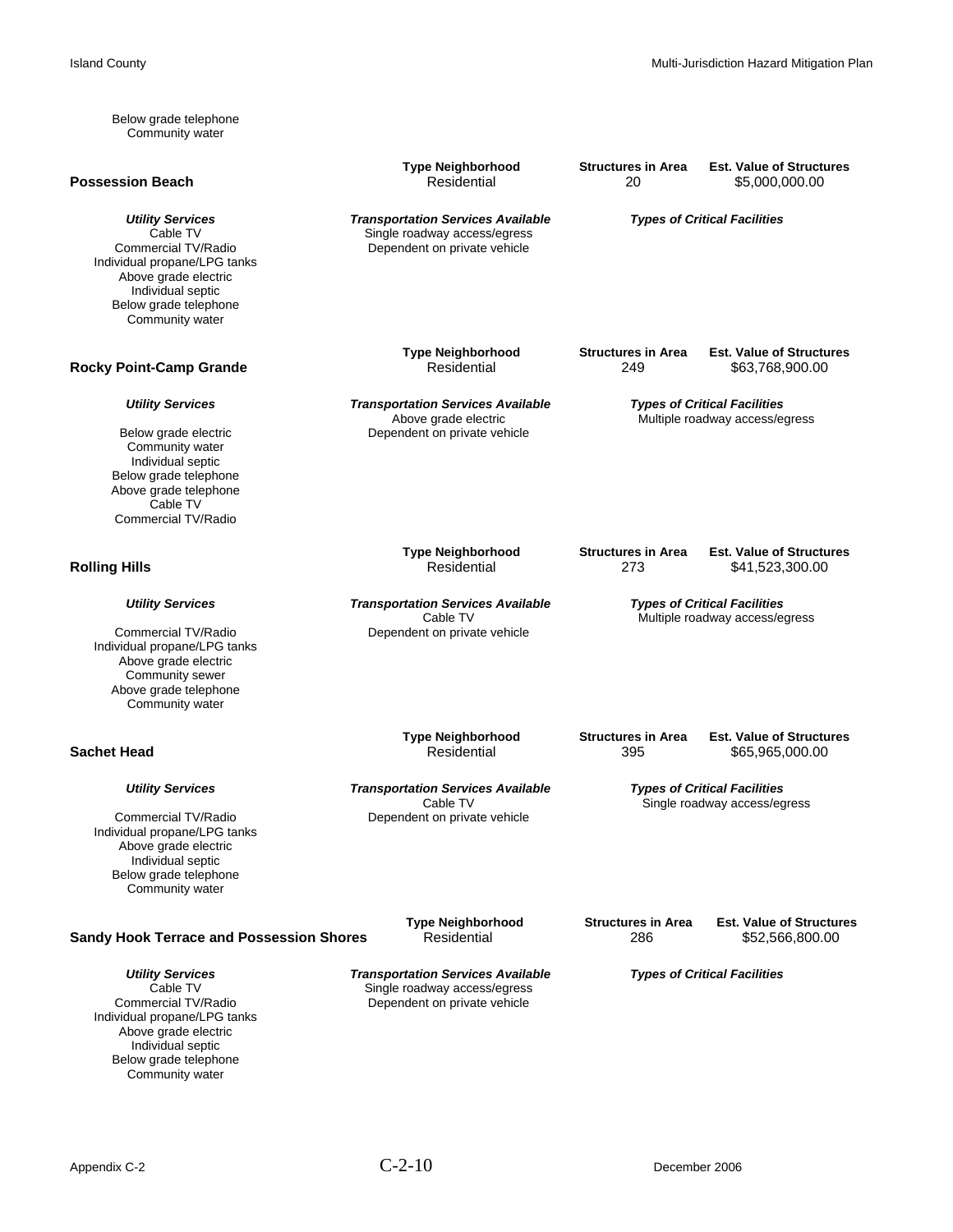| <b>Sandy Point and Cascade Acres</b>                                                                                                                                                                                     | <b>Type Neighborhood</b>                                                                                 | <b>Structures in Area</b>                                             | <b>Est. Value of Structures</b>                                       |
|--------------------------------------------------------------------------------------------------------------------------------------------------------------------------------------------------------------------------|----------------------------------------------------------------------------------------------------------|-----------------------------------------------------------------------|-----------------------------------------------------------------------|
|                                                                                                                                                                                                                          | Residential                                                                                              | 201                                                                   | \$45,225,000.0                                                        |
| <b>Utility Services</b><br>Commercial TV/Radio<br>Individual propane/LPG tanks<br>Below grade electric<br>Above grade electric<br>Individual septic<br>Below grade telephone<br>Above grade telephone<br>Community water | <b>Transportation Services Available</b><br>Cable TV<br>Dependent on private vehicle                     |                                                                       | <b>Types of Critical Facilities</b><br>Multiple roadway access/egress |
| Saratoga Beach                                                                                                                                                                                                           | <b>Type Neighborhood</b>                                                                                 | <b>Structures in Area</b>                                             | <b>Est. Value of Structures</b>                                       |
|                                                                                                                                                                                                                          | Residential                                                                                              | 62                                                                    | \$14,725,000.00                                                       |
| <b>Utility Services</b><br><b>Emergency Services buildings</b><br>Commercial TV/Radio<br>Individual propane/LPG tanks<br>Above grade electric<br>Individual septic<br>Below grade telephone<br>Community water           | <b>Transportation Services Available</b><br>Cable TV<br>Dependent on private vehicle                     |                                                                       | <b>Types of Critical Facilities</b><br>Multiple roadway access/egress |
| <b>Scenic Heights</b>                                                                                                                                                                                                    | <b>Type Neighborhood</b>                                                                                 | <b>Structures in Area</b>                                             | <b>Est. Value of Structures</b>                                       |
|                                                                                                                                                                                                                          | Residential                                                                                              | 52                                                                    | \$8,684,000.00                                                        |
| <b>Utility Services</b><br>Commercial TV/Radio<br>Individual propane/LPG tanks<br>Above grade electric<br>Individual septic<br>Below grade telephone<br>Above grade telephone<br>Community water<br>Below grade electric | <b>Transportation Services Available</b><br>Cable TV<br>Dependent on private vehicle                     | <b>Types of Critical Facilities</b><br>Multiple roadway access/egress |                                                                       |
| <b>Seaview</b>                                                                                                                                                                                                           | <b>Type Neighborhood</b>                                                                                 | <b>Structures in Area</b>                                             | <b>Est. Value of Structures</b>                                       |
|                                                                                                                                                                                                                          | Residential                                                                                              | 697                                                                   | \$121,626,500.00                                                      |
| <b>Utility Services</b><br>Cable TV<br>Commercial TV/Radio<br>Individual propane/LPG tanks<br>Below grade electric<br>Individual septic<br>Below grade telephone<br>Community water                                      | <b>Transportation Services Available</b><br>Single roadway access/egress<br>Dependent on private vehicle |                                                                       | <b>Types of Critical Facilities</b>                                   |
| <b>Shangri-La Shores</b>                                                                                                                                                                                                 | <b>Type Neighborhood</b>                                                                                 | <b>Structures in Area</b>                                             | <b>Est. Value of Structures</b>                                       |
|                                                                                                                                                                                                                          | Residential                                                                                              | 50                                                                    | \$10,000,000.00                                                       |
| <b>Sierra</b>                                                                                                                                                                                                            | <b>Type Neighborhood</b>                                                                                 | <b>Structures in Area</b>                                             | <b>Est. Value of Structures</b>                                       |
|                                                                                                                                                                                                                          | Residential                                                                                              | 63                                                                    | \$11,176,200.00                                                       |
| <b>Utility Services</b>                                                                                                                                                                                                  | <b>Transportation Services Available</b>                                                                 | <b>Types of Critical Facilities</b>                                   |                                                                       |
| Cable TV<br>Commercial TV/Radio<br>Individual propane/LPG tanks<br>Below grade electric                                                                                                                                  | Multiple roadway access/egress<br>Dependent on private vehicle                                           |                                                                       |                                                                       |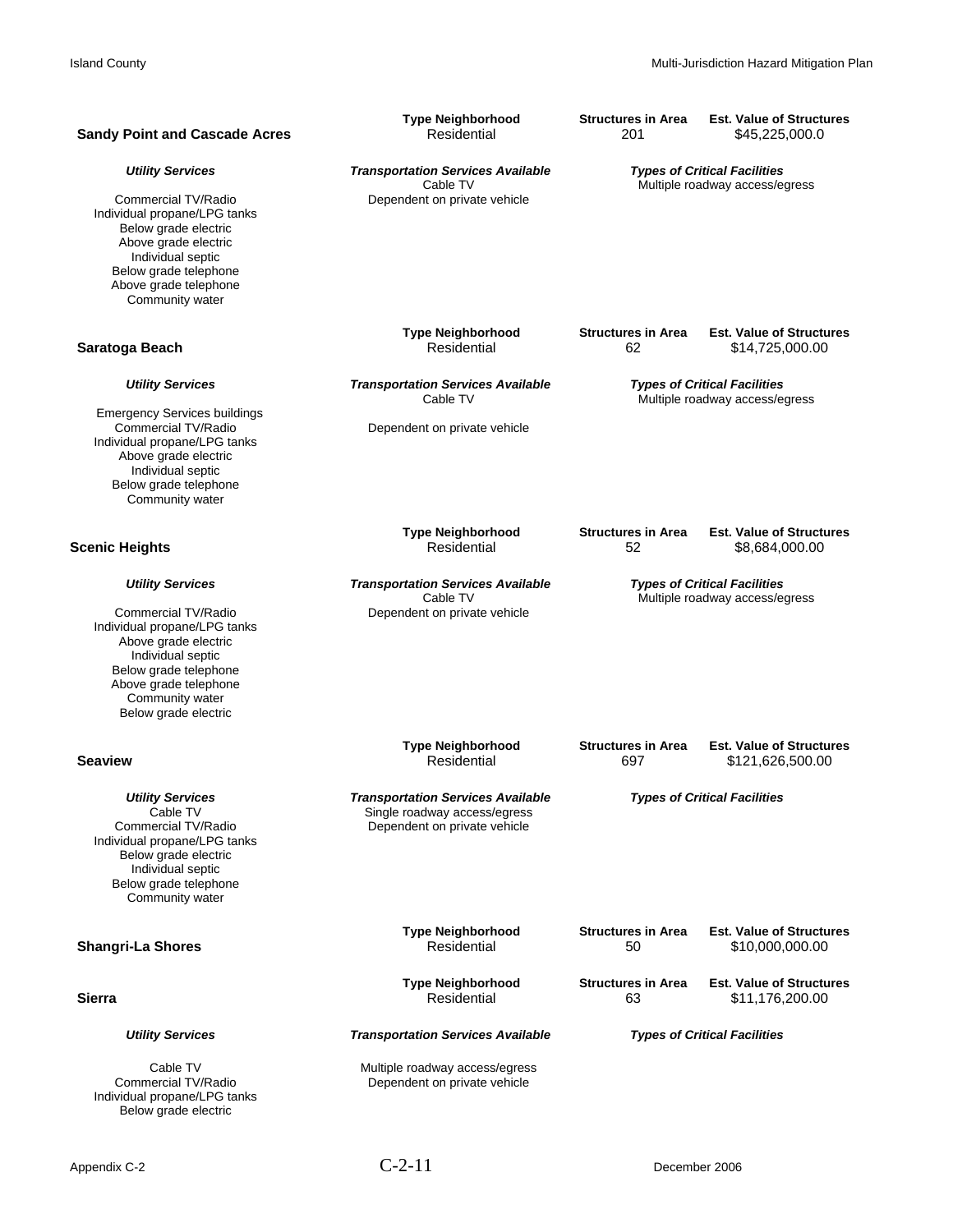Individual septic Below grade telephone Community water

### **Sunlight Shores Residential** 293

Individual propane/LPG tanks Above grade electric Individual septic Below grade telephone

Individual propane/LPG tanks Below grade electric Individual septic Below grade telephone Community water

Individual propane/LPG tanks Below grade electric Individual septic Below grade telephone Community water

### **Thunder Ridge**

Individual propane/LPG tanks Below grade electric Above grade electric Individual septic Below grade telephone Above grade telephone Community water

Individual septic Above grade telephone Commercial TV/Radio Cable TV Individual propane/LPG tanks

**Type Neighborhood Structures in Area Est. Value of Structures**<br>Residential 293 \$61,588,600.00

 *Utility Services Transportation Services Available Types of Critical Facilities* Cable TV<br>Commercial TV/Radio Commercial TV/Radio Dependent on private vehicle Dependent on private vehicle

**Type Neighborhood Structures in Area Est. Value of Structures**<br>
Structures in Area Est. Value of Structures<br>
St.556.000.00

 $$5,556,000.00$ 

*Utility Services* Transportation Services Available **Types of Critical Facilities**<br>Cable TV *Cable TV* **Multiple roadway access/e** Cable TV<br>Commercial TV/Radio Commercial TV/Radio Commercial TV/Radio Commercial TV/Radio Dependent on private vehicle

 **Type Neighborhood Structures in Area Est. Value of Structures Teronda** Residential 243 \$54,747,900.00

*Utility Services* **Transportation Services Available** *Types of Critical Facilities***<br>Cable TV <b>***Dependent on private vehicle* Cable TV<br>Commercial TV/Radio Commercial TV/Radio Single roadway access/egress Single roadway access/egress

**Type Neighborhood Structures in Area Est. Value of Structures <br>Residential 131 \$26.331.000.00** 

 *Utility Services Transportation Services Available Types of Critical Facilities* Cable TV<br>Commercial TV/Radio Commercial TV/Radio Commercial TV/Radio Commercial TV/Radio Dependent on private vehicle

**Type Neighborhood Structures in Area Est. Value of Structures <br>Tillicum Beach desidential and the structure of the structures of the Structures of the Structures of the Structures**  $$104,698,800.00$ 

 *Utility Services Transportation Services Available Types of Critical Facilities* Above grade electric **Single roadway access/egress**<br>Community water **Single roadway access/egress**<br>Dependent on private vehicle Dependent on private vehicle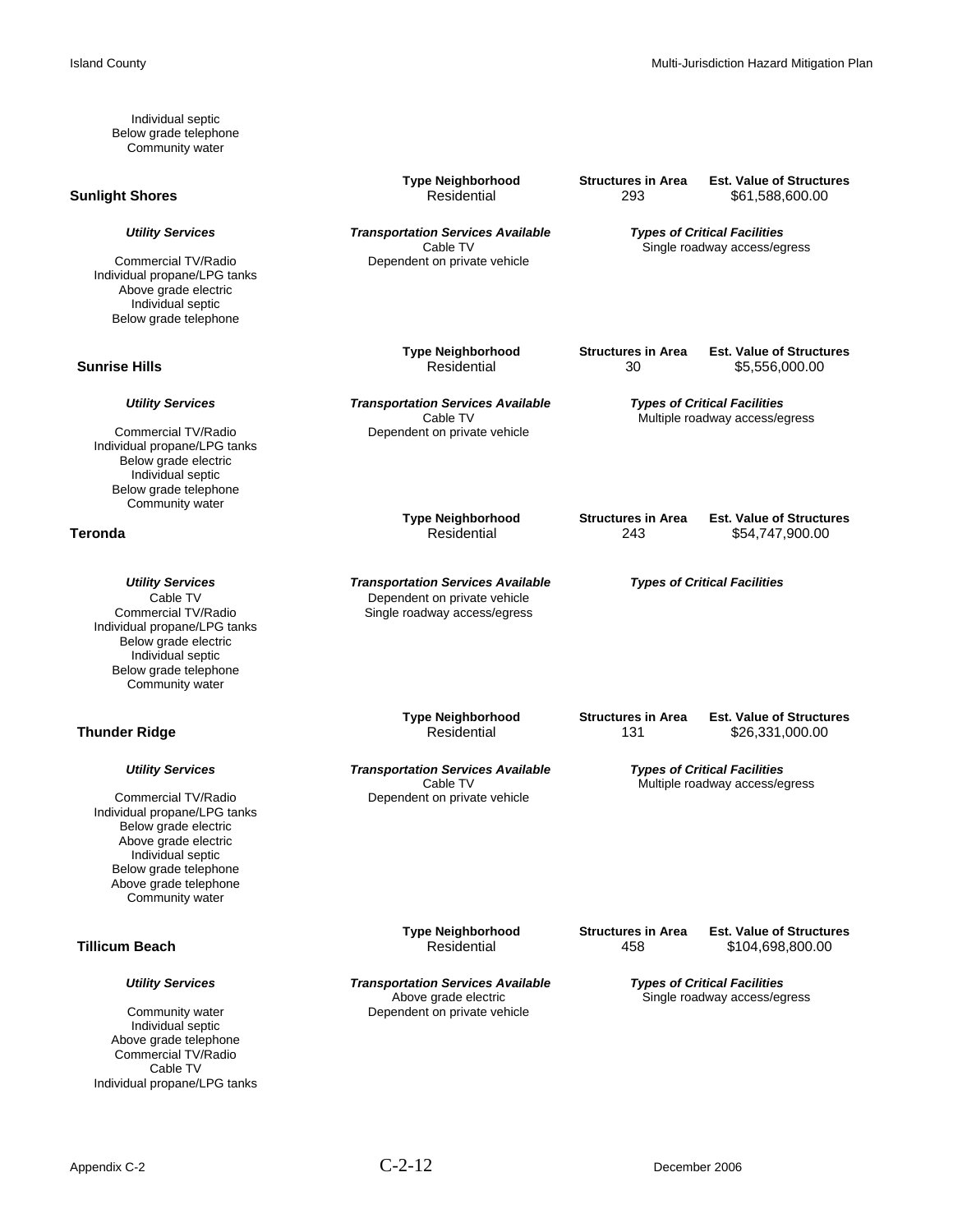| <b>Useless Bay Beach and Country Club</b>                                                                                                                                                                      | <b>Type Neighborhood</b><br>Residential                                                          | <b>Structures in Area</b><br>75                                     | <b>Est. Value of Structures</b><br>\$15,765,000.00                                                                                                                         |
|----------------------------------------------------------------------------------------------------------------------------------------------------------------------------------------------------------------|--------------------------------------------------------------------------------------------------|---------------------------------------------------------------------|----------------------------------------------------------------------------------------------------------------------------------------------------------------------------|
| <b>Utility Services</b><br>Commercial TV/Radio<br>Individual propane/LPG tanks<br>Below grade electric<br>Community sewer<br>Below grade telephone<br>Community water                                          | <b>Transportation Services Available</b><br>Cable TV<br>Dependent on private vehicle             |                                                                     | <b>Types of Critical Facilities</b><br>Multiple roadway access/egress                                                                                                      |
| <b>Utsalady Bay</b>                                                                                                                                                                                            | <b>Type Neighborhood</b><br>Residential                                                          | <b>Structures in Area</b><br>223                                    | <b>Est. Value of Structures</b><br>\$52,226,600.00                                                                                                                         |
| <b>Utility Services</b><br>Commercial TV/Radio<br>Individual propane/LPG tanks<br>Above grade electric<br>Individual septic<br>Below grade telephone<br>Community water<br>Above grade telephone               | <b>Transportation Services Available</b><br>Cable TV<br>Dependent on private vehicle             |                                                                     | <b>Types of Critical Facilities</b><br>Multiple roadway access/egress                                                                                                      |
| <b>Utsalady Point</b>                                                                                                                                                                                          | <b>Type Neighborhood</b><br>Residential                                                          | <b>Structures in Area</b><br>110                                    | <b>Est. Value of Structures</b><br>\$28,171,000.00                                                                                                                         |
| <b>Utility Services</b><br>Commercial TV/Radio<br>Above grade telephone<br>Community water<br>Above grade electric<br>Individual propane/LPG tanks<br>Individual septic                                        | <b>Transportation Services Available</b><br>Cable TV<br>Multiple roadway access/egress           | <b>Types of Critical Facilities</b><br>Dependent on private vehicle |                                                                                                                                                                            |
| <b>Woodland Beach</b>                                                                                                                                                                                          | <b>Type Neighborhood</b><br>Residential                                                          | <b>Structures in Area</b><br>88                                     | <b>Est. Value of Structures</b><br>\$18,330,400.00                                                                                                                         |
| <b>Utility Services</b><br>Community water<br>Individual septic<br>Below grade telephone<br>Cable TV<br>Commercial TV/Radio<br>Individual propane/LPG tanks                                                    | <b>Transportation Services Available</b><br>Above grade electric<br>Dependent on private vehicle |                                                                     | <b>Types of Critical Facilities</b><br>Single roadway access/egress                                                                                                        |
| <b>Coupeville</b>                                                                                                                                                                                              | <b>Type Neighborhood</b>                                                                         | <b>Structures in Area</b>                                           | <b>Est. Value of Structures</b>                                                                                                                                            |
|                                                                                                                                                                                                                | Mixed Use                                                                                        | 1000                                                                | \$150,000,000.00                                                                                                                                                           |
| <b>Utility Services</b><br>Cable TV<br>Commercial TV/Radio<br>Individual propane/LPG tanks<br>Above grade electric<br>Community sewer<br>Above grade telephone<br>Community water Emergency Services buildings | <b>Transportation Services Available</b><br>Multiple roadway access/egress                       |                                                                     | <b>Types of Critical Facilities</b><br>Community utility facilities<br>Key transportation facility or<br>routes<br>Schools<br>Government offices<br>Health care facilities |